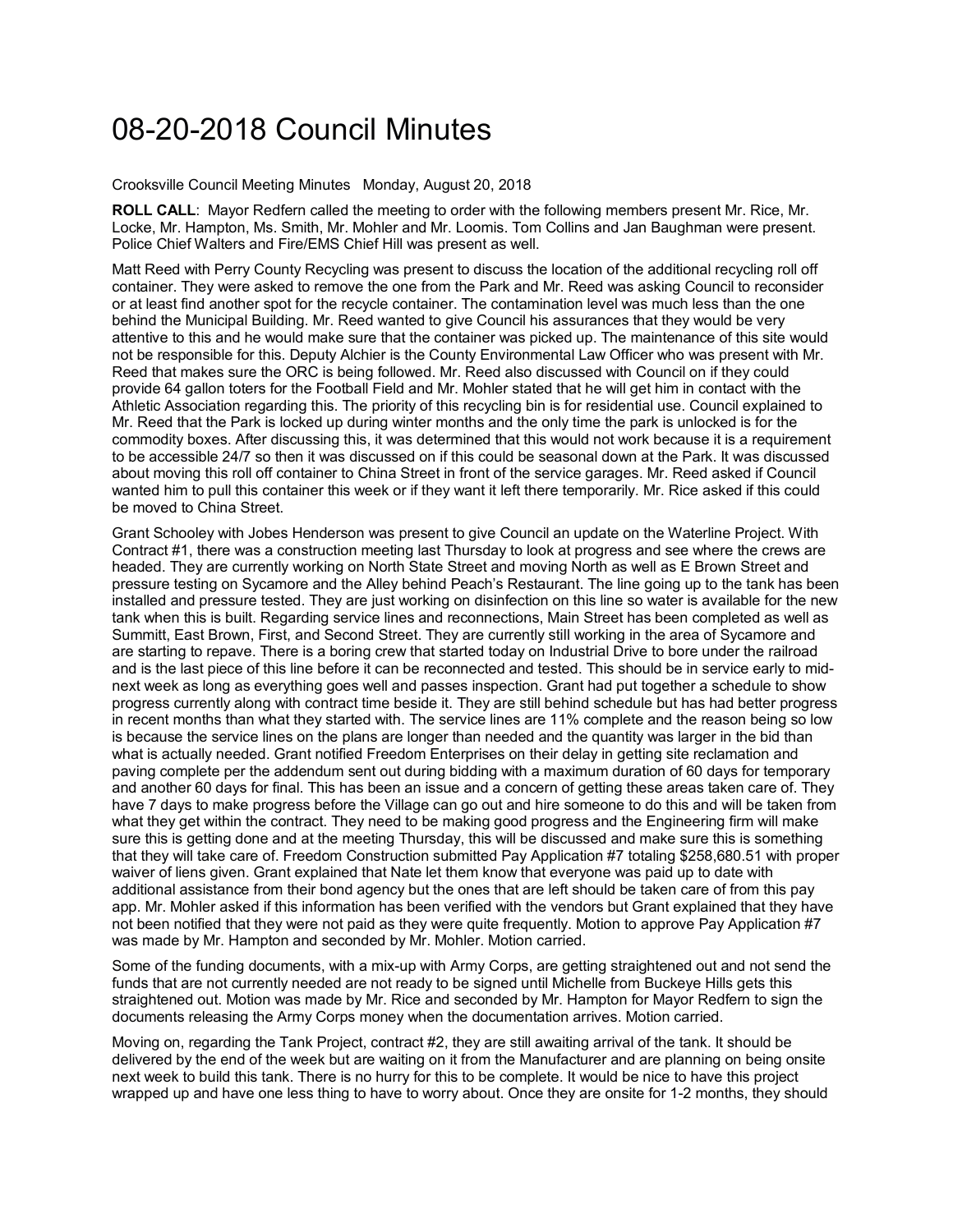have this complete. Their pay app is still being held due to the hold up on the tank arriving. The line is pressurized all the way to the tank floor.

Grant asked about the OPWC resolution regarding the application being submitted for the Industrial Drive bridge that is due by September 1<sup>st</sup>. Brittany explained that this is on the agenda for approval further down the list. This is scheduled to begin in 2020 but could possibly be pushed into 2021 with ODOT. Mayor Redfern asked Grant to explain the Village's responsibility to that bridge regarding funds. The Village will have to have funds set aside for 5% of the construction cost or seek other funding sources to help plus all design and any permitting that is required. If Council wants OPWC to help with this, they can get up to \$400,000 in grant money and \$400,000 in 0% loan but will not be receiving that much from them. They would like to work in a walkway to be added. ODOT has a meeting scheduled for the 30<sup>th</sup> for preparation to get everyone squared away.

Mayor Redfern stated that before Council moves forward, he would like to caution Council, Village employees, and guests against using profane language or gestures. We like to keep everything professional and does not like some of the harsh language that has been used in the past.

**MINUTES:** Motion to approve Clerk's minutes was made by Mr. Rice and seconded by Mr. Mohler. Motion carried.

**APPROVAL OF REPORTS:** Motion to approve August Revenue Adjustments to the 2018 Budget was made by Mr. Mohler and seconded by Mr. Rice. Motion carried.

Motion to approve Clerk's Reports for July was made by Mr. Mohler and seconded by Mr. Locke. Motion carried.

**SOLICITOR LIST:** Solicitor Baughman stated that she does not have anything to present Council tonight.

**PAID BILLS:** A motion to approve Resolution 2018-58 paid bills and payroll was made by Mr. Mohler and seconded by Mr. Locke. Motion carried.

**TO BE PAID BILLS**: A motion to approve Resolution 2018-59 to be paid bills was made by Mr. Mohler and seconded by Mr. Locke. Motion carried.

**TRANSFER**: A motion to approve Resolution 2018-60 transferring funds was made by Mr. Mohler and seconded by Ms. Smith. Motion carried.

**PARK & RECREATION:** Motion to approve Split-Face Block, Metal Roof, Stainless Fixtures Built in Place Restroom Facility with 3 stalls per side for the Village Park not to exceed \$130,000 using \$35,000 from CDBG, \$30,000 from Park and Pool, and \$65,000 from Village Capital Projects fund was made by Mr. Mohler and seconded by Mr. Rice. Motion carried.

**SAFETY:** Police Chief Walters stated that he would like to put the Drug Drop box down by the pew in front until they figure out where to put it outside mounted. Mayor Redfern stated that he does not have a problem with this. Chief Walters stated that he would like to get a camera installed to watch this drop box as well.

Mr. Finley was present but asked Mayor Redfern if he could speak with him in private after the meeting. He stated that he would like to talk with him after the meeting.

Fire/EMS Chief Hill stated that they received the confirmation email from FEMA requesting information showing where the Village paid the grant writer and is moving along. This should be awarded within the next 30 days. Mayor Redfern asked Chief Hill to talk briefly about the new Emergency Room that is in Somerset. This is for any type of emergency. They can treat and discharge and if you need to stay they will transport to hospital for further treatment. Crooksville EMS can even take patients there if they would rather go there. You turn by the nursing home or hit Mike Clouse Drive to go back to it but are going to put in their own entrance. They will still do rehab and labs as well. Mayor Redfern believes this will be an asset to Perry County.

**LEGISLATIVE:** Motion to suspend the rules for Ordinance 2626, an Ordinance Amending the 2018 Budget and Appropriations as an Emergency was made by Mr. Mohler and seconded by Mr. Rice. Motion carried.

Motion to accept Ordinance 2626, an Ordinance Amending the 2018 Budget and Appropriations as an Emergency was made by Mr. Mohler and seconded by Mr. Rice. Motion carried.

Motion to accept the First Reading of Ordinance 2627, an Ordinance Amending Ordinance Numbers 2466 and 2540 and Replacing Exhibit A, Page 39, of the Village of Crooksville Employee Policies and Procedures Manual was made by Mr. Mohler and seconded by Mr. Loomis. Motion carried.